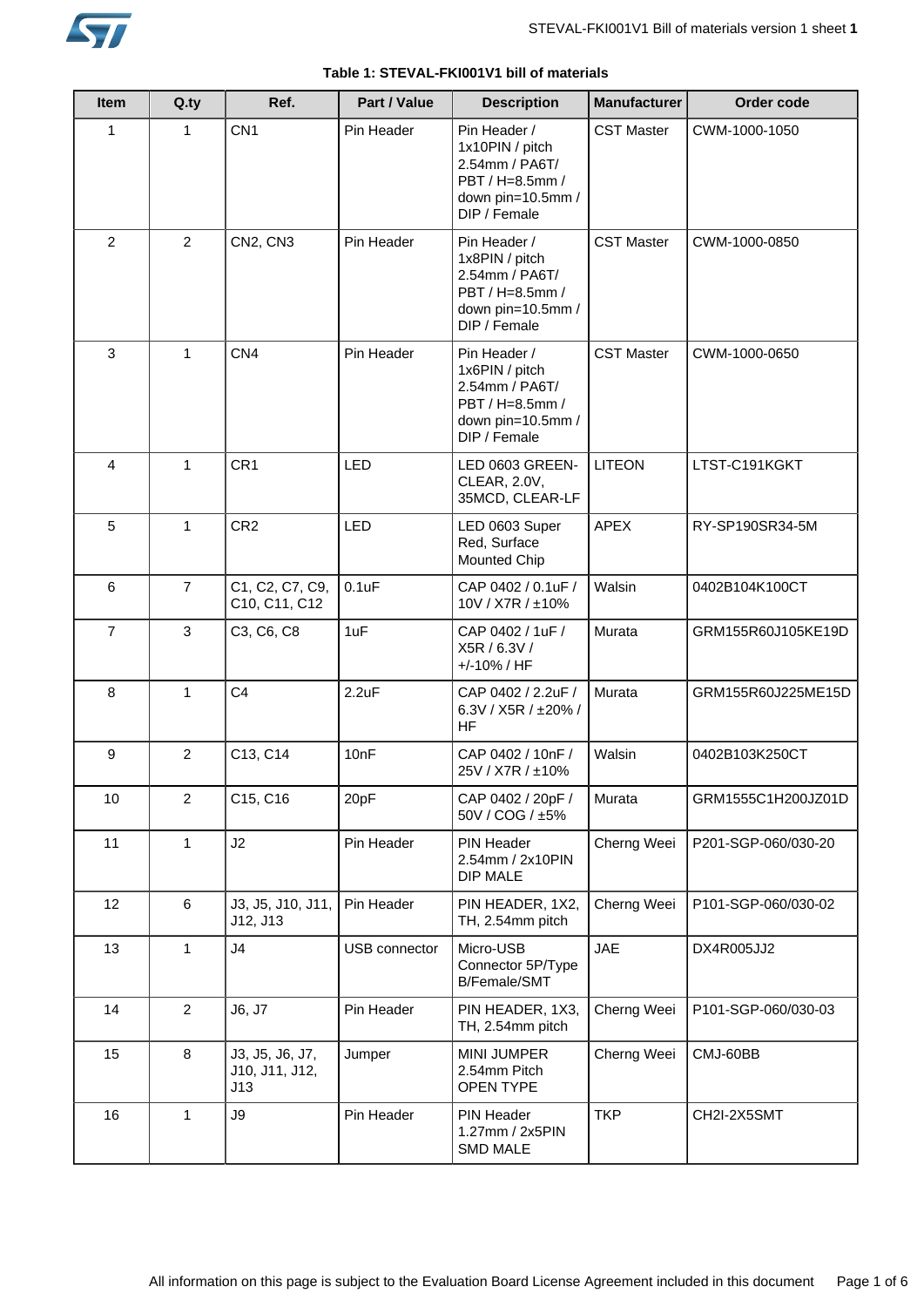

| <b>Item</b> | Q.ty           | Ref.                                                                                                                                                      | Part / Value | <b>Description</b>                                                               | <b>Manufacturer</b> | Order code          |
|-------------|----------------|-----------------------------------------------------------------------------------------------------------------------------------------------------------|--------------|----------------------------------------------------------------------------------|---------------------|---------------------|
| 17          | 28             | R1, R2, R3, R4,<br>R5, R6, R7, R8,<br>R9, R10, R11,<br>R12, R13, R14,<br>R15, R16, R17,<br>R18, R19, R20,<br>R21, R22, R23,<br>R24, R25, R31,<br>R32, R36 | 0Ω           | RES 0402 / 0R /<br>Jumper                                                        | Walsin              | <b>WR04X000 PTL</b> |
| 18          | $\overline{7}$ | R26, R27, R28,<br>R29, R38, R39,<br>R49                                                                                                                   | 100KΩ        | RES 0402 / 100K /<br>±5%                                                         | Walsin              | <b>WR04X104 JTL</b> |
| 19          | 6              | R35, R40, R45,<br>R46, R47, R48                                                                                                                           | 10KΩ         | RES 0402 / 10K /<br>±5%                                                          | Walsin              | <b>WR04X103 JTL</b> |
| 20          | $\mathbf{1}$   | R37                                                                                                                                                       | 220Ω         | RES 0402 / 220R /<br>±5%                                                         | Walsin              | <b>WR04X221 JTL</b> |
| 21          | $\mathbf{1}$   | R41                                                                                                                                                       | $1M\Omega$   | RES 0402 / 1M /<br>±5%                                                           | Walsin              | <b>WR04X105 JTL</b> |
| 22          | $\mathbf{1}$   | R42                                                                                                                                                       | 750Ω         | RES 0402 / 750R /<br>±5%                                                         | Walsin              | <b>WR04X751 JTL</b> |
| 23          | $\overline{2}$ | R43, R44                                                                                                                                                  | $100\Omega$  | RES 0402 / 100R /<br>±5% / 1/16W                                                 | Walsin              | WR04X101JTL         |
| 24          | $\overline{2}$ | <b>SW1, SW2</b>                                                                                                                                           | Switch       | Tact Switch 6*6,<br>H2.5mm, 250gf                                                | $\blacksquare$      | DJT-1157ASNP-250G   |
| 25          | $\mathbf{1}$   | U1                                                                                                                                                        | RF module    | STM Sub-1GHz<br>and BLE module -<br>868MHz                                       | Jorjin              | PWS2118-00A         |
| 26          | $\mathbf{1}$   | U <sub>2</sub>                                                                                                                                            | IC           | IC / SPI EEPROM /<br>UFDFPN8/<br>1.8~5.5V / 64Kb<br>20MHz                        | <b>ST</b>           | M95640-RMC6TG       |
| 27          | 1              | U <sub>3</sub>                                                                                                                                            | IC           | IC / ESD<br>protection /<br>SOT23-6L / USB<br>2.0 ports / Vbr=6V                 | <b>ST</b>           | USBLC6-2SC6         |
| 28          | $\mathbf{1}$   | U <sub>4</sub>                                                                                                                                            | IC           | IC / Level<br>Translator /<br>TSSOP20 / 8 bits /<br>$1.71 - 5.5V$                | <b>ST</b>           | ST2378ETTR          |
| 29          | $\mathbf{1}$   | U <sub>5</sub>                                                                                                                                            | IC           | IC / Regulator /<br>TSOT23-5L / LDO /<br>$V$ in=1.6~5.5 $V$<br>300mA / Vout=3.3V | <b>ST</b>           | <b>LDLN030G33R</b>  |
| 30          | $\mathbf 1$    | U <sub>6</sub>                                                                                                                                            | IC           | IC / 32-bit ARM<br>MCU / UFQFPN48 /<br>128KB Flash / 1.65<br>$\sim 3.6 \text{V}$ | <b>ST</b>           | STM32L151CBU6-A     |
| 31          | $\mathbf{1}$   | Y1                                                                                                                                                        | Xtal         | Xtal 11.4x 4.65mm /<br>8MHz / 16pF /<br>±50ppm / 45ohm /<br>-20~70°C             | <b>TAITIEN</b>      | 07136-X-010-3       |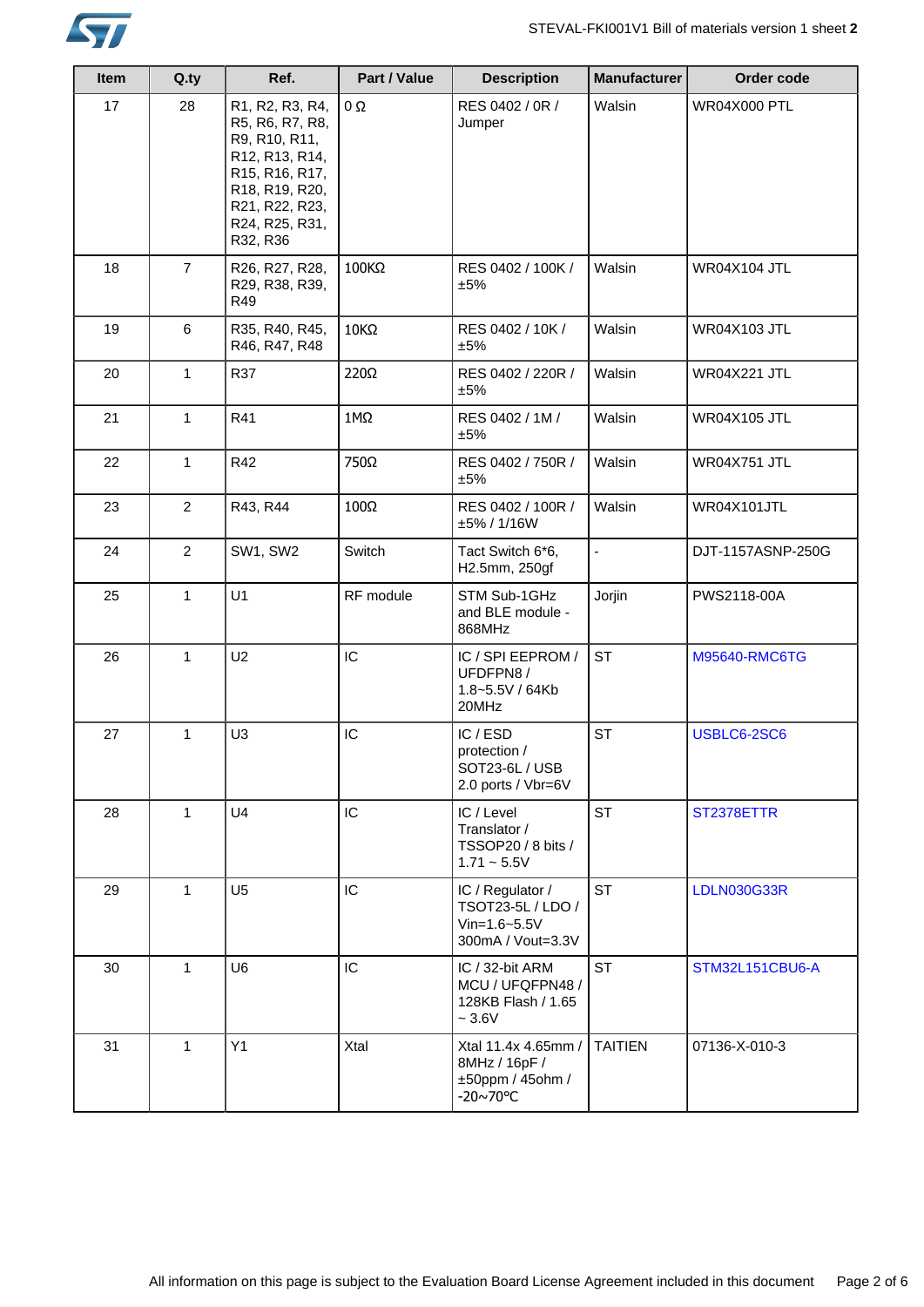

| <b>Item</b> | $Q_{.}ty$ | Ref.       | Part / Value                | <b>Description</b>                                                                                                                       | <b>Manufacturer</b>                              | Order code        |
|-------------|-----------|------------|-----------------------------|------------------------------------------------------------------------------------------------------------------------------------------|--------------------------------------------------|-------------------|
| 32          | 1         | <b>PCB</b> | <b>PCB</b>                  | <b>PCB</b><br>WS2118S00A /<br>D01 / STM BLE<br>and Sub-1 GHz<br>Module EVB / Layer<br>4 / FR4 / (4pcs/<br>PNL) / Blue Color<br>(ST Logo) | <b>UPC</b>                                       | <b>WS2118S00A</b> |
| 33          | 1         |            | USB cable                   | USBAM-<br>MICROBM-75cm                                                                                                                   |                                                  |                   |
| 34          | 1         |            | Sub 1-GHz<br>Antenna        | ISM 868MHz<br>Antenna                                                                                                                    | San Jose<br>technlogy                            | MODEL: EEN-108    |
| 35          | 1         |            | <b>Bluetooth</b><br>Antenna | 2.4GHz 2dBi WIFI<br>Antenna                                                                                                              | <b>WIESON</b><br><b>INTERNATION</b><br>CO., LTD. | GPOT155-002       |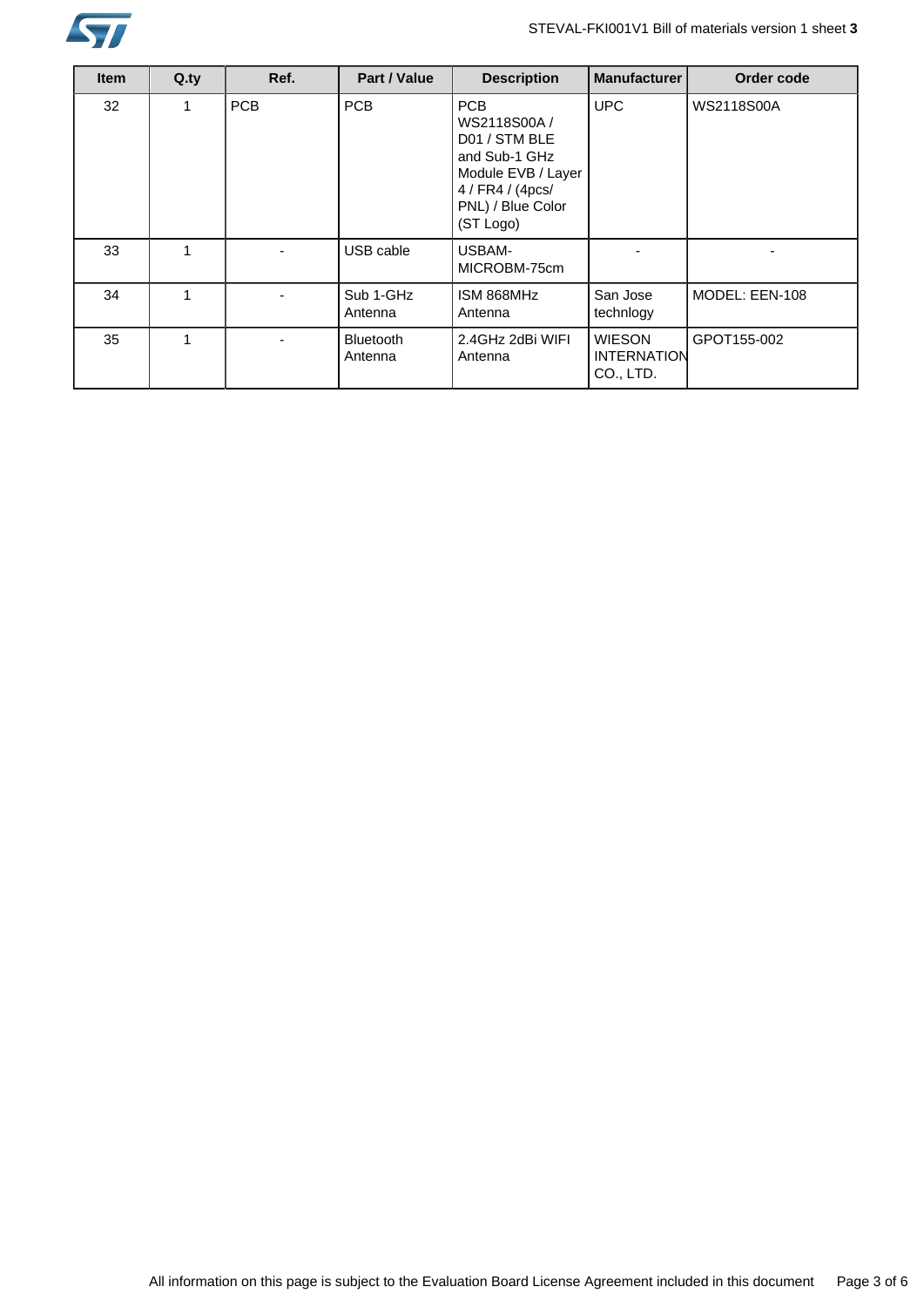

# **STMicroelectronics**

# **EVALUATION BOARD LICENSE AGREEMENT**

By using this evaluation board or kit (together with all related software, firmware, components, and documentation provided by ST, "Evaluation Board"), You ("You") are agreeing to be bound by the terms and conditions of this Evaluation Board License Agreement ("Agreement"). Do not use the Evaluation Board until You have read and agreed to this Agreement. Your use of the Evaluation Board constitutes Your acceptance of this Agreement.

# **LICENSE**

STMicroelectronics ("ST") grants You the right to use the enclosed Evaluation Board offering limited features only to evaluate and test ST products solely for Your evaluation and testing purposes in a research and development setting. The Evaluation Board shall not be, in any case, directly or indirectly assembled as a part in any production of Yours as it is solely developed to serve evaluation purposes and has no direct function and is not a finished product. If software and/or firmware is accompanied by a separate end user license agreement ("EULA"), then such software and/or firmware shall be governed by such EULA.

# **EVALUATION BOARD STATUS**

The Evaluation Board offers limited features allowing You only to evaluate and test the ST products. The Evaluation Board is not intended for consumer or household use. You are not authorized to use the Evaluation Board in any production system, and it may not be offered for sale or lease, or sold, leased or otherwise distributed for commercial purposes. If the Evaluation Board is incorporated in an evaluation system, the evaluation system may be used by You solely for Your evaluation and testing purposes. Such evaluation system may not be offered for sale or lease or sold, leased or otherwise distributed for commercial purposes and must be accompanied by a conspicuous notice as follows: "This device is not, and may not be, offered for sale or lease, or sold or leased or otherwise distributed for commercial purposes".

# **OWNERSHIP AND COPYRIGHT**

Title to the Evaluation Board remains with ST and/or its licensors. You may not remove any copyright or other proprietary rights notices without prior written authorization from ST. You may make one copy of the software and/or firmware of the Evaluation Board for back up or archival purposes provided that You reproduce and apply to such copy any copyright or other proprietary rights notices included on or embedded in the software and/or firmware. You agree to prevent any unauthorized copying in whole or in part of the Evaluation Board.

# **RESTRICTIONS AND WARNINGS**

Before You handle or use the Evaluation Board, You must carefully review any related documentation provided by ST. Such documentation may contain important warnings. You shall comply with all such warnings and other instructions and employ reasonable safety precautions in using the Evaluation Board. Failure to do so may result in death, personal injury, or property damage. If You have any questions regarding the safe usage of the Evaluation Board, You should contact ST for guidance. You may not sell, assign, sublicense, lease, rent or otherwise distribute the Evaluation Board for commercial purposes, in whole or in part, or use Evaluation Board in a production system, with the exception that if You are an authorized ST distributor, You may resell the Evaluation Board in compliance with the applicable terms and conditions. Except as provided in this Agreement or as explicitly permitted in the documentation of the Evaluation Board, You may not reproduce the Evaluation Board or modify, reverse engineer, de-compile or disassemble its software and/or firmware, in whole or in part.

You shall not use the Evaluation Board in any safety critical or functional safety testing, including but not limited to testing of life supporting, military or nuclear applications. ST expressly disclaims any responsibility for such usage which shall be made at Your sole risk, even if ST has been informed in writing of such usage. Unless expressly designated in writing by ST as suitable for use in testing automotive or aerospace applications, You shall not use the Evaluation Board in such testing.

# **Notice applicable to Evaluation Boards according to European Regulation**

For the European Regulation of the Evaluation Board, the applicable EU directives are considered, with a particular attention to the Low Voltage Directive (LVD) 2014/35/EU, the Electromagnetic Compatibility (EMC) Directive 2014/30/EU, and the Radio Equipment Directive (RED) 2014/53/EU. If the Evaluation Board is outside the scope of the foregoing Directives, then the General Product Safety Directive (GPSD) 2001/95/EC and Council Directive 93/68/EEC, amending Directive 73/23/EEC on electrical equipment designed for use within certain voltage limits, are applicable.

The Evaluation Board meets the requirements of the Restriction of Hazardous Substances (RoHS 2 or RoHS recast) Directive 2011/65/EU, Annex II, as amended by Directive 2015/863/EU.

# **Notice applicable to Evaluation Boards not FCC-Approved**

This kit is designed to allow:

(1)Product developers to evaluate electronic components, circuitry, or software associated with the kit to determine whether to incorporate such items in a finished product and

(2)Software developers to write software applications for use with the end product.

This kit is not a finished product and when assembled may not be resold or otherwise marketed unless all required FCC equipment authorizations are first obtained. Operation is subject to the condition that this product not cause harmful interference to licensed radio stations and that this product accept harmful interference. Unless the assembled kit is designed to operate under part 15, part 18 or part 95 of 47 CFR, Chapter I ("FCC Rules"), the operator of the kit must operate under the authority of an FCC license holder or must secure an experimental authorization under part 5 of this chapter.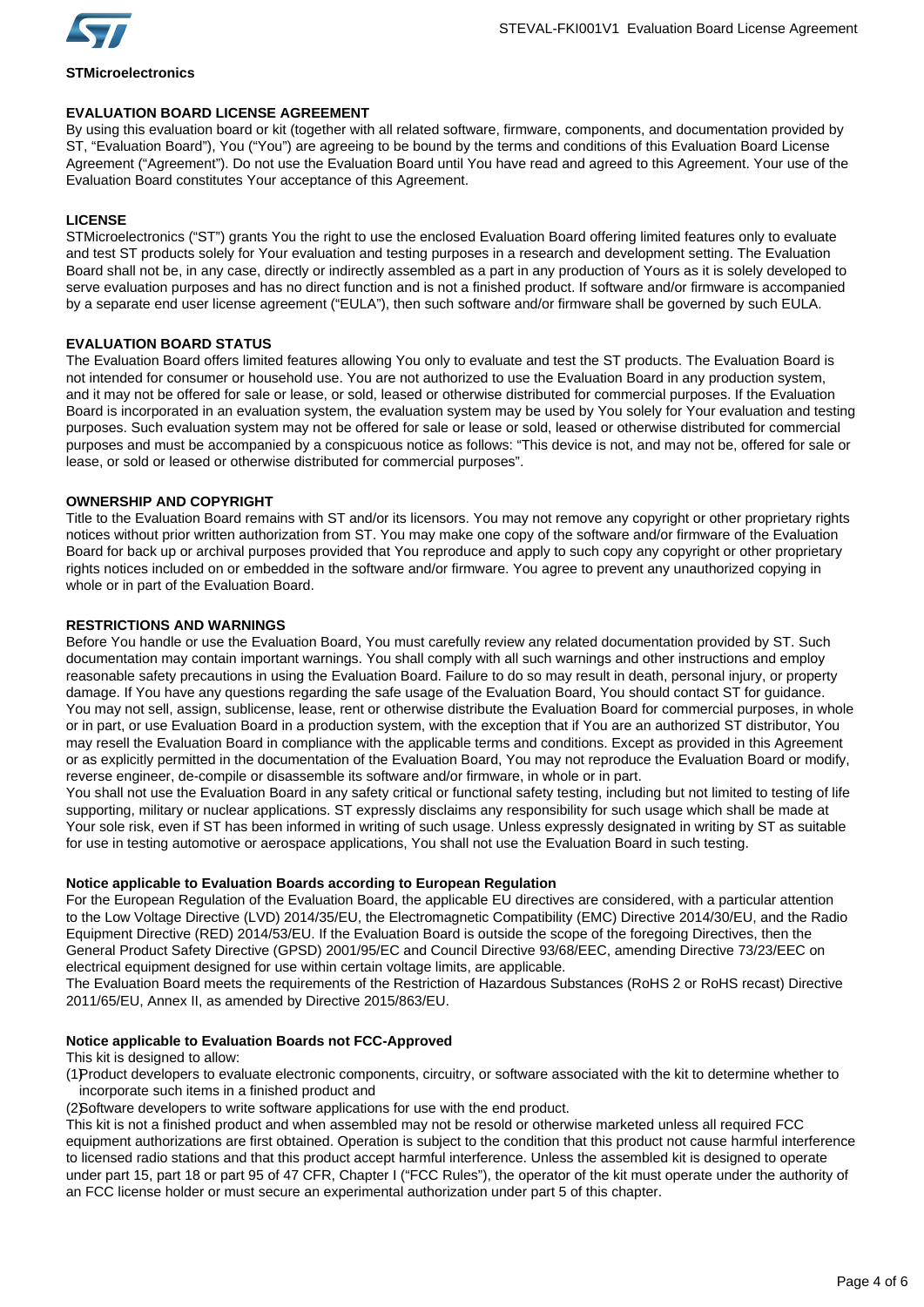

# **For Evaluation Boards annotated as FEDERAL COMMUNICATIONS COMMISSION (FCC) Part 15 Compliant**

- **FCC Interference Statement for Class A Evaluation Boards:** This equipment has been tested and found to comply with the limits for a Class A digital device, pursuant to part 15 of the FCC Rules. These limits are designed to provide reasonable protection against harmful interference when the equipment is operated in a commercial environment. This equipment generates, uses, and can radiate radio frequency energy and, if not installed and used in accordance with the instruction manual, may cause harmful interference to radio communications. Operation of this equipment in a residential area is likely to cause harmful interference in which case the user will be required to correct the interference at his own expense.
- **FCC Interference Statement for Class B Evaluation Boards:** This equipment has been tested and found to comply with the limits for a Class B digital device, pursuant to part 15 of the FCC Rules. These limits are designed to provide reasonable protection against harmful interference in a residential installation. This equipment generates, uses and can radiate radio frequency energy and, if not installed and used in accordance with the instructions, may cause harmful interference to radio communications. However, there is no guarantee that interference will not occur in a particular installation. If this equipment does cause harmful interference to radio or television reception, which can be determined by turning the equipment off and on, the user is encouraged to try to correct the interference by one or more of the following measures:
	- Reorient or relocate the receiving antenna.
	- Increase the separation between the equipment and receiver.
	- Connect the equipment to an outlet on a circuit different from that to which the receiver is connected.
	- Consult the dealer or an experienced radio/TV technician for help.
- This device complies with part 15 of the FCC Rules. Operation is subject to the following two conditions: (1) This device may not cause harmful interference, and (2) this device must accept any interference received, including interference that may cause undesired operation. Changes or modifications not expressly approved by the party responsible for compliance could void the user's authority to operate the equipment.

#### **WARRANTY**

ST WARRANTS THAT IT HAS THE RIGHT TO PROVIDE THE EVALUATION BOARD TO YOU. THIS WARRANTY IS PROVIDED BY ST IN LIEU OF ALL OTHER WARRANTIES, WRITTEN OR ORAL, STATUTORY, EXPRESS OR IMPLIED, INCLUDING ANY WARRANTY AS TO MERCHANTABILITY, NON-INFRINGEMENT, FITNESS FOR ANY PARTICULAR PURPOSE, OR UNINTERRUPTED OR ERROR-FREE OPERATION, ALL OF WHICH ARE EXPRESSLY DISCLAIMED. THE EVALUATION BOARD IS PROVIDED "AS IS".

YOU WARRANT TO ST THAT YOU WILL ENSURE THE EVALUATION BOARD IS USED ONLY BY ELECTRONICS EXPERTS WHO UNDERSTAND THE DANGERS OF HANDLING AND USING SUCH ITEMS, YOU ASSUME ALL RESPONSIBILITY AND LIABILITY FOR ANY IMPROPER OR UNSAFE HANDLING OR USE OF THE EVALUATION BOARD BY YOU, YOUR EMPLOYEES, AFFILIATES, CONTRACTORS, AND DESIGNEES.

## **LIMITATION OF LIABILITIES**

IN NO EVENT SHALL ST BE LIABLE TO YOU, WHETHER IN CONTRACT, TORT (INCLUDING NEGLIGENCE), STRICT LIABILITY, OR ANY OTHER LEGAL THEORY, FOR ANY INDIRECT, SPECIAL, CONSEQUENTIAL, INCIDENTAL, PUNITIVE, OR EXEMPLARY DAMAGES WITH RESPECT TO ANY MATTERS RELATING TO THIS AGREEMENT, REGARDLESS OF WHETHER ST HAS BEEN ADVISED OF THE POSSIBILITY OF THE SAME. IN NO EVENT SHALL ST'S LIABILITY ARISING OUT OF THIS AGREEMENT IN THE AGGREGATE EXCEED THE AMOUNT PAID BY YOU UNDER THIS AGREEMENT FOR THE PURCHASE OF THE EVALUATION BOARD, OR TEN UNITED STATES DOLLARS (\$10.00) IF NO PURCHASE PRICE WAS PAID.

# **INDEMNIFICATION**

You shall, at Your expense, defend ST and its Affiliates against a claim or action brought by a third party for infringement or misappropriation of any patent, copyright, trade secret or other intellectual property right of a third party to the extent resulting from (1) Your combination of the Evaluation Board with any other component, system, software, or firmware, (2) Your modification of the Evaluation Board, or (3) Your use of the Evaluation Board in a manner not permitted under this Agreement. You shall indemnify ST and its Affiliates against and pay any resulting costs and damages finally awarded against ST or its Affiliates or agreed to in any settlement, provided that You have sole control of the defense and settlement of the claim or action, and ST cooperates in the defense and furnishes all related evidence under its control at Your expense. ST will be entitled to participate in the defense of such claim or action and to employ counsel at its own expense. "Affiliates" means any corporation or other entity directly or indirectly controlled by, controlling or under common control with the entity in question, for so long as such ownership exists. "Control" means the direct or indirect beneficial ownership of more than fifty (50%) percent of the stock or other equity interests entitled to vote for the election of directors or an equivalent governing body. Any such corporation or other legal entity shall be deemed to be an Affiliate of such Party only as long as such Control

#### **TERMINATION**

exists.

ST may terminate this Agreement without notice if You breach this Agreement. Upon termination, You shall immediately destroy or return all copies of the software, firmware, and documentation of the Evaluation Board to ST and certify in writing to ST that You have done so.

## **APPLICABLE LAW AND JURISDICTION**

This Agreement shall be governed, construed and enforced in accordance with the laws of Switzerland, without regard to its conflict of laws rules. The UN Convention on Contracts for the International Sale of Goods shall not apply to this Agreement. In case of dispute and in the absence of an amicable settlement, the only competent jurisdiction shall be the Courts of Geneva, Switzerland. Any breach of this Agreement by You may result in irreparable damage to ST for which ST will not have an